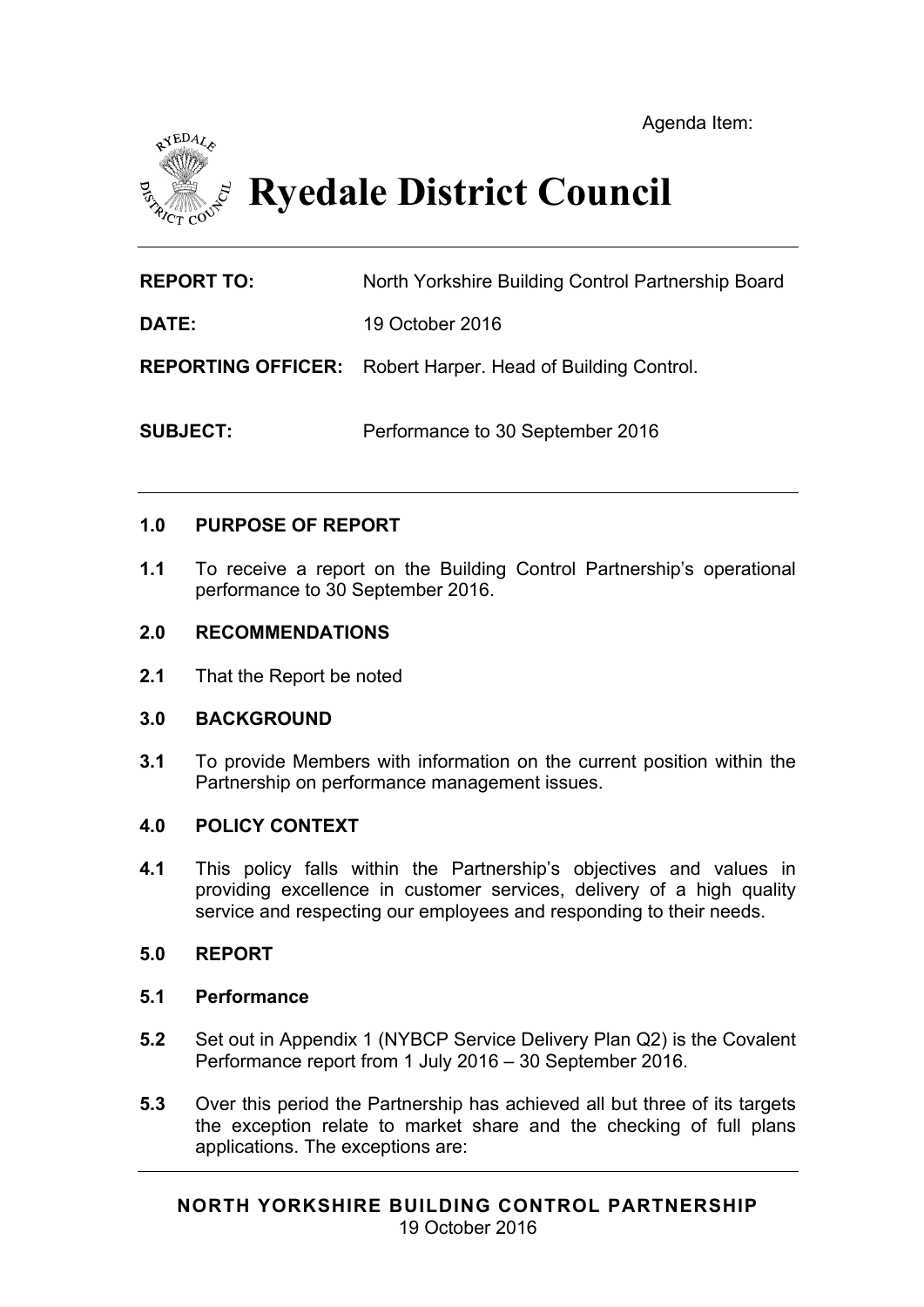- BC1 Check full plans applications within 10 working days. Failed to meet target by 8% over the Q2 period. This was due to the September results (64%) with other months exceeded target. September has been a particularly difficult month due to a further reduction in staff numbers with 2 redundancies, one member of staff on maternity leave, and the latter end of the summer holiday period.
- BC10 Percentage of Market Share within schedule 1. This is remaining low but NYBCP is currently working closely with LABC and LABC New Homes Warranty to try and increase our market share.
- BC11 Percentage of market share in Schedule 2 & 3. Q2 (60%) does represent a static figure although this is still below target.

## **6.0 TRAINING**

- **6.1** The Partnership will continue to encourage CPD events however due to the decrease in office size it is no longer possible to hold these at the Partnerships offices. Staff will be able to attend other events in the area and it may be possible to arrange joint events with the Fire Service.
- **6.2** All appropriate Building Control Surveyors/Assistants have received their CSCS cards relating to construction site safety.
- **6.3** Two officers have attended and LABC Warranty Inspections training program. The Partnership is now undertaking warranty inspections on behalf of LABC on a weekly basis.
- **6.4** It is intended that all site officers will continuing to undertake a four-week in-house plan checking and ICT refresher training programme. The current round of which commenced in November 2016 had completed at the end of June 2017.

# **7.0 CUSTOMER AND AGENT SURVEYS**

**7.1** A copy of the customer survey results for the period 1 April 2016 – 30 September 2016 is included in Appendix 2 (NYBCP Service Delivery Questionnaire Q1 and Q2 Results 2016). This has also been circulated to all staff for their information as the outcome is due to their hard work and continued customer focus.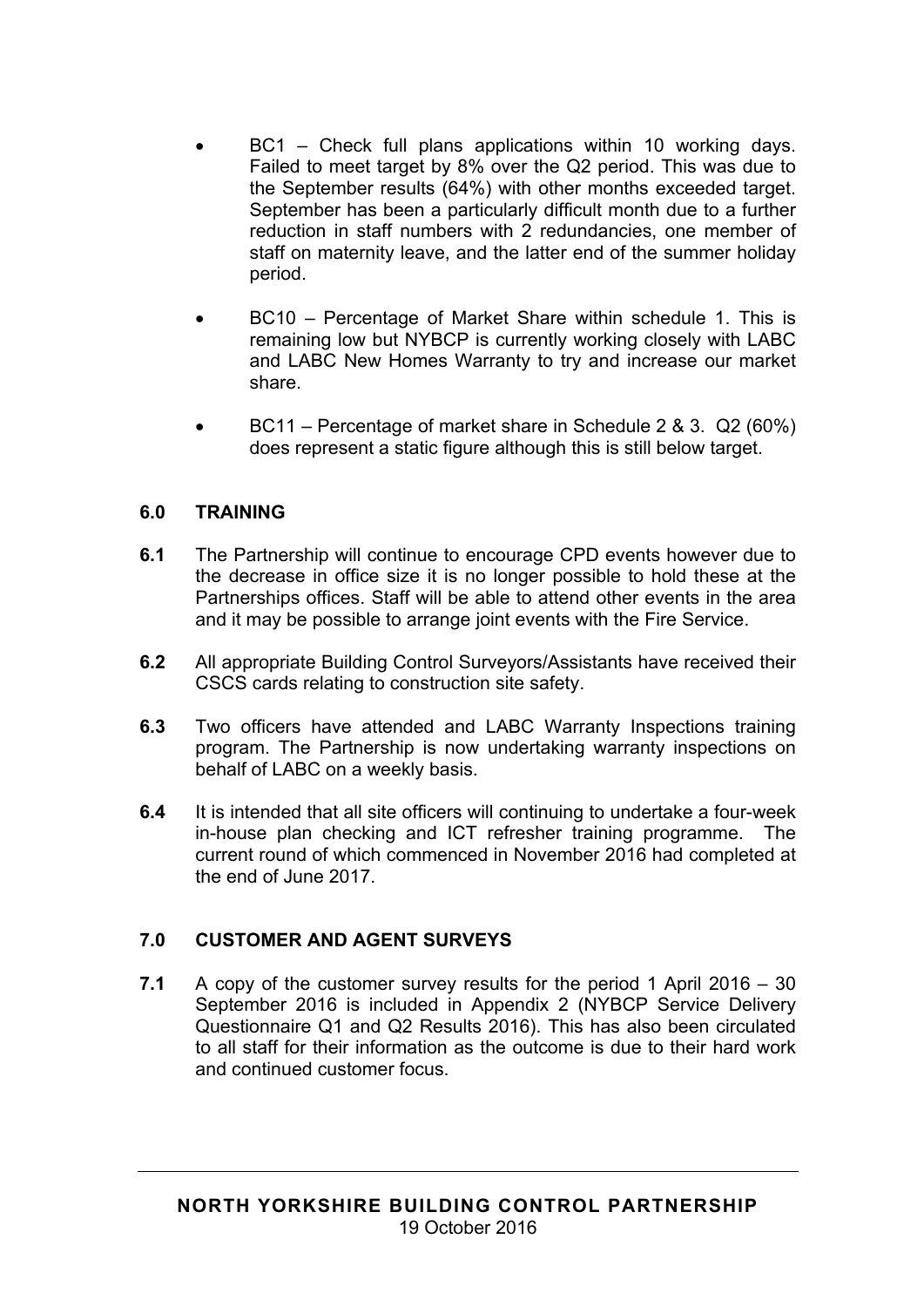# **8.0 COMPUTER UPGRADE / DEVELOPMENT**

## **8.1** Online submissions

**8.1.1** The Partnerships online product 'iApply' has led to an increase in online applications. Around 50% of all applications are now submitted using this facility. It is understood that Planning Portal have also released an online submission product for building regulation application which will run alongside its planning application facility. This is due to go live in 2017. The Partnership sees this as a benefit to our customers as they can now apply for both planning and building regulations using the one portal.

## **8.2** Future Upgrades

- **8.2.1** The Partnership has now had installed the most up to date version of Uniform (version 10.1.0). The transition from 10.0.3 seems to have taken place without any major issues but further testing is continuing.
- **8.2.2** The Partnership has signed up to have the Idox BC Mobile app installed on all the site surveyors iPads. Testing has been carried out by various officers with some positive feedback. Idox are currently working on fixing some issues that have been highlighted with a view to coming out of test and going live in the near future.

## **9.0 MARKETING /PROMOTIONS**

**9.1** Over recent months the Partnership has been implementing strategies identified in the Marketing and Communications Plan. These are being monitored and achievements reported to the Board.

# **10.0 LEGAL IMPLICATIONS**

**10.1** There are no legal implications.

# **11.0 RISK ASSESSMENT**

**11.1** By not monitoring its performance against the Business Plan and corporate objectives the Partnership risks service failure and not meeting the expectations of customers and Partner Authorities requirements.

# **12.0 CONCLUSION**

**12.1** It is essential that the Board continue to monitor the Partnership's performance against the Business Plan to ensure each Partner Authority receives an efficient and effective building control service.